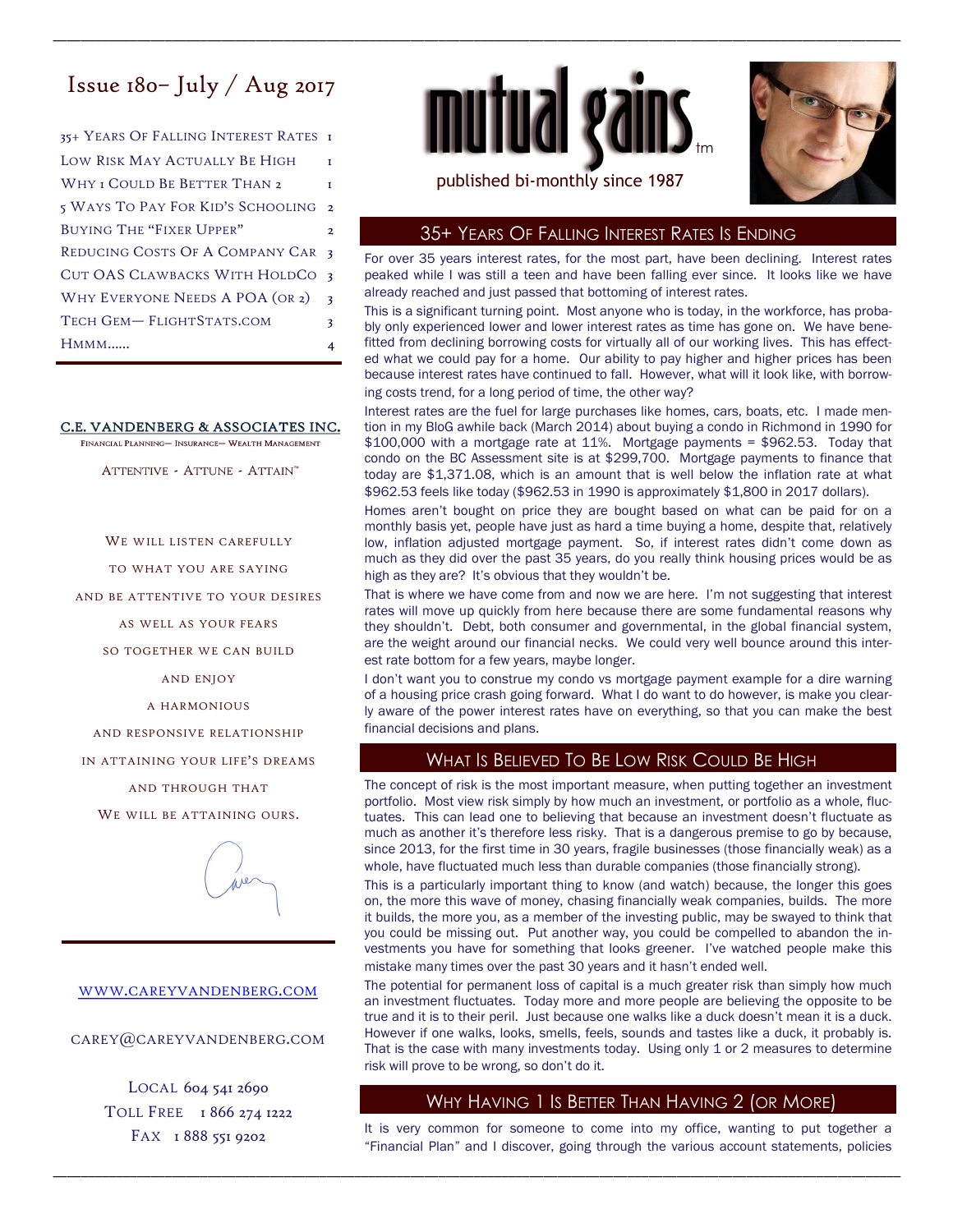#### Page 2

etc. that there are a lot of financial people that they are dealing with. They have an RRSP at they bank where they have their chequing account. That person, employed by the bank set that up. They have a Group RRSP through their work where there is an "advisor" listed on that. They have an insurance policy or 2 that they bought through an insurance advisor who is a friend of a friend. When their first child was born, a "scholarship trust" salesperson contacted them to set up an RESP. Many pieces all over the place without any cohesive plan. This kind of adhoc financial picture is easily resolved by your Financial Planner, seeing and reviewing each piece that is currently in place and making changes if need be. If a change can't be made to a specific part, the new parts are set up to fit as best they can. This way, everything works together harmoniously.

\_\_\_\_\_\_\_\_\_\_\_\_\_\_\_\_\_\_\_\_\_\_\_\_\_\_\_\_\_\_\_\_\_\_\_\_\_\_\_\_\_\_\_\_\_\_\_\_\_\_\_\_\_\_\_\_\_\_\_\_\_\_\_\_\_\_\_\_\_\_\_\_\_\_\_\_\_\_\_\_\_\_\_\_\_\_\_\_\_\_\_\_\_\_\_\_\_\_\_\_\_\_\_\_\_\_\_\_\_\_\_\_\_\_\_\_\_\_\_\_\_

There is another situation, which some people seek and that is purposely spreading their money out among more than 1 Financial Advisor / Planner. The argument being, "I am spreading out my money which is safer". There are significant flaws to this line of thought. First, it doesn't make things safer at all. Second, spreading your money among more than 1 Financial Advisor can actually do you more harm than good.

Why it's not safer— Financial Advisors in most instances, put your money in several different investment vehicles and through that, your money is "diversified". Digging deeper however, let's say one Advisor works at Bank A while the other works at Financial Firm B, . Very often, your money is held completely outside of that. A perfect example is with Canadian credit unions. Their investments aren't even held with them but rather through an investment "dealer". In other words, your 2 Advisors could each have your money held by the same institution and you don't even realize it. You don't actually have your money in 2 places despite your belief you do.

Why it can be damaging— Each Advisor could be giving advice without knowing your whole financial situation. One could be recommending something that fights against what another is advising you to do. It's the proverbial one foot on the gas, one on the brake. You get nowhere. Have you ever been in a group where no one takes the lead? It's chaos. Same principle applies here.

As well, It's human nature to feel the weight of responsibility based on the responsibility that has been given. If you hold your money with 2 Advisors and both of them know they aren't being completely trusted or relied on, your portfolio will probably not get the same attention the portfolio of a client who only deals with 1 Financial Advisor. I feel the weight of that every day (that isn't a complaint but rather an honour).

There is another risk, one that I believe those who use multiply advisors, try to reduce. That is the risk of fraud. This is a very simple risk to eliminate. Don't make cheques out to a Financial Advisor personally or a company that they control, no matter what they tell you.

## 5 WAYS TO PAY FOR KID'S SCHOOLING

You have a young family and because you have children, chances are high that you have way more expenses than a childless couple has. Most of these costs come day by day. There is one lump of expenses that will most likely come to you, but much later in you child's developing life. Because of that "later", planning is often not done. However, whether you plan or not, someone will be paying and it very often is you, the parent. Here are your choices in how you end up paying.

Free Money— This entails applying for scholarships, bursaries or grants. Of course, your child needs to qualify for these which is a big wild card which you won't know if that is possible, until frankly, too late.

Borrowing— Most often this means a "Student Loan" as offered by the Government of Canada through a Canadian financial institution. The caveat here is not to have the student get over their head. The loan should be related to the amount they expect to earn in their chosen field so it can be paid off within 10 years. A good rule of thumb is to start with an earning base of \$10,000 and then, for every \$10,000 they could probably earn above that amount in their chosen field to start, they can probably get a loan of \$10,000. So if is is expected they will earn \$40,000 to start, the maximum student loan should be \$30,000.

Sabotaging— Where parents risk their own financial well being to "help" their kids out. Frankly, this may feel good but it has 2 damaging implications. It can sabotage your rapidly shrinking timeline to save for your own retirement. Equally as critical though is that you could be taking away your child's ability to do it under their own steam. This steals from them the personal satisfaction of accomplishment, which can mold their character strongly. The real world (job market) needs this more today than ever as entitlement is making it shorter in supply.

Working— The old fashioned, yet time tested effective approach of working to earn your way; earning money to pay for costs that need to be covered as they come due. While attending post-secondary education it's spelled P-A-R-T-T-I-M-E-J-0-B. The exercise of learning to manage the fate of ones on financial well being will serve them for a life time.

Saving— This can be the most effective and surest approach for 2 reasons. One, you can estimate well in advance, approximately how much education may cost, years down the road. Two, the government helps out by giving 20 cents for every dollar saved if it's done through an RESP. In other words, you've just reduced the cost by 20%, assuming you earn 0% / year on the money contributed. If the RESP investment does well, what is needed to be saved, can be just a fraction of what the education will actually cost. Of course, this can be done with money contributed by whomever you see fit to bear that cost.

#### BUYING THE FIXER UPPER

Many people seem to prefer buying a newer home, however finding something older that you can see will fit you perfectly (particularly if you like more established neighbourhoods), can actually be a better long term investment for you. The big question is though, how do you pay for the renos you will need to do?

Just over 1 year ago, Cheryl and I moved from Ocean Park in South Surrey to Rosemary Heights and there were a few things we wanted to do immediately to our "new", 16 year old home. We did sell for more than our "new" home cost us, so those renos came out of the difference we sold for. This isn't the norm, especially since so many in their 20's, 30's and 40's are still dealing with growing households and the need for more space. The solution for those people is by using a "Purchase Plus Improvements" mortgage.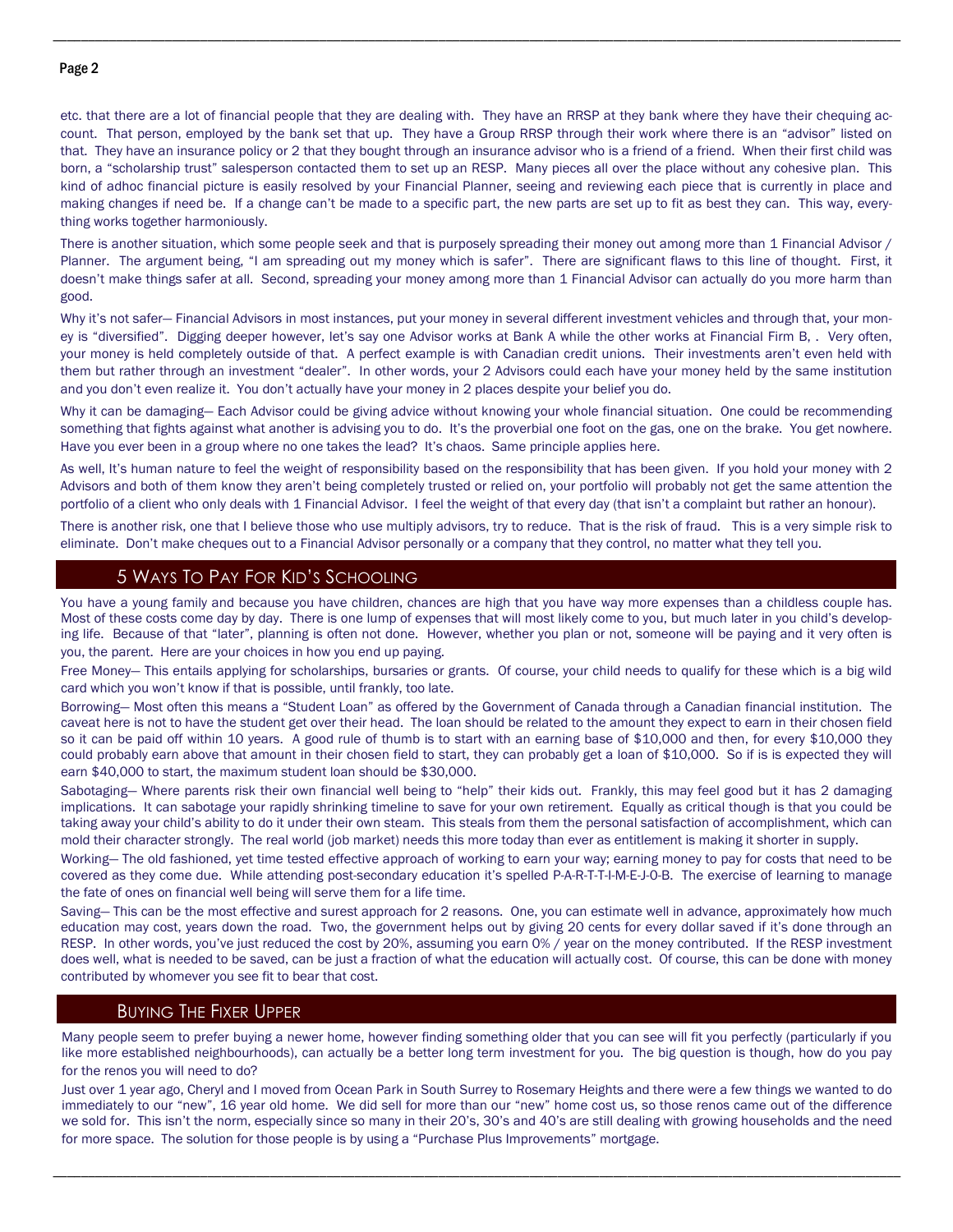Normally, you would buy a home with a mortgage and then, have to find money to pay for the renos or heaven forbid, rob other cash sources to make them happen. With a Purchase Plus Improvements mortgage, the cost of these immediate renovations is added into your mortgage. This mortgage will cover the purchase price of your home, plus any renovations that will increase the value of the property, up to \$40,000. This way you can spread the cost of these improvements, to the home that makes the most sense for you. As well, you can then use any prepayment privileges to pay the renovation part off faster.

\_\_\_\_\_\_\_\_\_\_\_\_\_\_\_\_\_\_\_\_\_\_\_\_\_\_\_\_\_\_\_\_\_\_\_\_\_\_\_\_\_\_\_\_\_\_\_\_\_\_\_\_\_\_\_\_\_\_\_\_\_\_\_\_\_\_\_\_\_\_\_\_\_\_\_\_\_\_\_\_\_\_\_\_\_\_\_\_\_\_\_\_\_\_\_\_\_\_\_\_\_\_\_\_\_\_\_\_\_\_\_\_\_\_\_\_\_\_\_\_\_

So, if you find a home that is a bit "tired" however, has great bones as in your preferred neighborhood, this kind of mortgage structure could actually work to your benefit from a lifestyle, as well as a financial perspective.

# MINIMIZING THE TAX COST OF YOUR COMPANY CAR

Who wouldn't want a company car that the company pays for? I would (but I can't because, being self employed, I'd pay for it either way). The company car can be a nice benefit however, as you, being one with a company car may attest to, there are significant income tax costs to it. There are however, ways you can minimize that tax cost.

Generally, the more expensive your company car and the more you use it for personal use rather than business, the more sense it makes for you to buy or lease the car personally and have your employer give you a tax-free allowance to help cover the business use of it. The reason is, that when the car is leased or owned by your employer, you are faced with an annual "standby charge". This is a taxable benefit added to your regular income (and thus increasing your income tax) for the amount that it is used personally (or sits in your driveway at home). The income tax cost for this standby change can work out to the full value of the car, added to your income, over a 4 year period. That is significant.

Of course, the best person to do the numbers on this is your accountant. Ask them what is best for you. Your company will have to agree of course, to the way they cover your company car expenses, so ask them first if you have a choice in how this is done.

# HOW TO REDUCE OAS CLAWBACKS WITH A HOLDCO

First, I must say that although OAS (Old Age Security) clawbacks are annoying and having them clawed back seems like the government is taking your money away from you, the fact is, unlike CPP, which you contributed to, OAS is paid out from the revenues of the government. You and I have never contributed to OAS. That being said however, the fact that someone, who has been very good with their money, gets penalized for that, is often, very aggravating. This is something that can help ease that feeling.

The thing that triggers OAS clawbacks is having too much income. "Too much" being \$74,789 in 2017. You can't really reduce on your regular, retirement income such company pensions, CPP and RRIF payouts. Those are set. However, if you have investments outside your RRIF and TFSA, dividends and capital gains are the OAS clawback culprit and it is the effects of these that can be reduced by using a Holding Company or "Holdco".

Once you have a Holdco set up you can transfer your investments to it. This is done tax free and doesn't incur "selling" the investment. When investments are in the Holdco, and you decide to sell them and make different investments, the capital gains you trigger doesn't add to your personal income (unless you take it out of your Holdco) and therefore doesn't increase your OAS clawback. As well, if you have US investments, having them in a Holdco will take them out of the requirement to potentially pay US estate taxes.

The biggest downside is the extra accounting and legal costs of having setting up and maintaining your Holdco. You simply have to weigh this out against the annual savings enjoyed by not having your OAS clawbacked.

# WHY EVERYONE NEEDS A POA

Unlike an Executor, who handles your estate when you are gone, a Power Of Attorney (POA) gives decision making power to your affairs while you are alive. This is needed when you don't have the ability to make choices due to illness or accident or simply choose not to.

There are a few different kinds of POA however. The first is a "general POA" and it is for financial decisions while you can still make decisions for yourself. You may simply want someone to manage your affairs while you are out of the country, as an example. It is for a specific period of time.

A "continuing POA" continues (hence the name) through to and during when you can't make decisions on your own. The powers that are given under this are the same as with a general POA in that they are laid out with respect to paying bills, managing investments, buying or selling property, etc.

The POA that makes decisions about your care and life is a "personal care POA". Because there are different skill sets and personalities required for financial affairs and making decisions on how one should be cared for and live, often times 2 different people are chosen for a general and continuing POA than one for personal care. Because of that, they should also be laid out in 2 separate documents.

#### TECH GEMS— FLIGHTSTATS.COM

If you have any dealings with flights, either picking some one up at an airport, or flying yourself, you'll find this app invaluable. I used FlightStats for the first time when Cheryl and I had to pick up our youngest son from the Bellingham, Washington airport, which is about a 30 minute drive from our house.

We wanted to be on time so we erred on leaving more time than not enough. As we got closer to the airport, we could see the plane's progress in real time. It continued to show a graphic with a plane, detailing how many miles away it was as well as when exactly (to the minute) it was expected to arrive. Because of this, we realized we had plenty of time to pick up a few things at Fred Meyer, which is quite close to the airport (only 1 traffic light). While we were shopping we saw that it had landed, took into account the deplaning time and got there without any of us having to wait around. They do have an app however, I've found that the website gets you to what you want to find, faster.